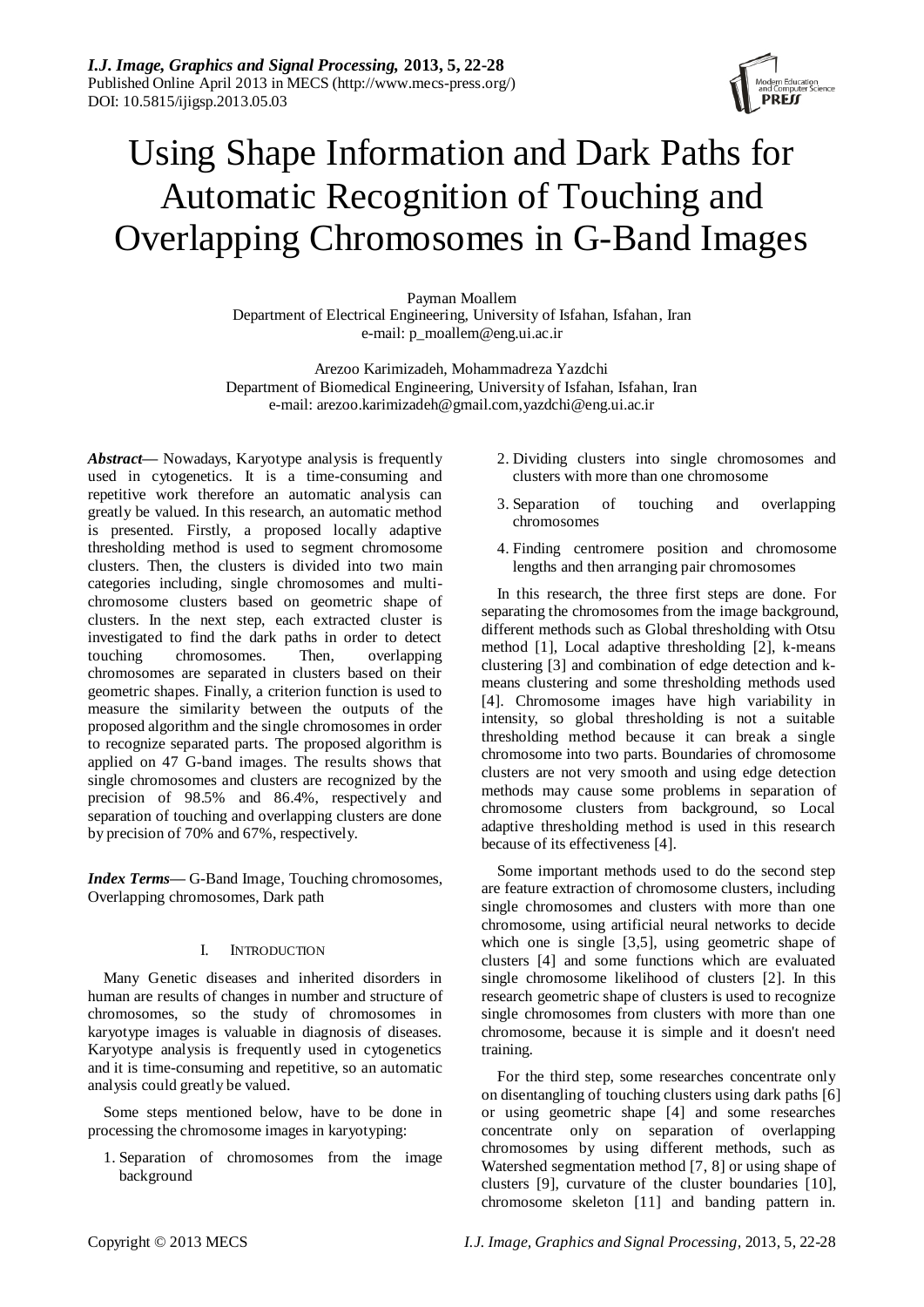banded images [12,13]. In this research, the dark paths and geometric shape of clusters are used to separate touching and overlapping clusters

There are also some researches including all these three steps which applied to M-Fish [4] and Q-Band [2] images. These researches used the combination of methods which are mentioned.

The remainder of the paper is organized as follows. In Section II, characteristics of the dataset used in this article are described. Section III describes the method of this research that includes three steps. the first step is preprocessing that is mentioned in part A and is for removing small noisy blobs and separation of chromosomes and chromosome clusters from image background, the second step is recognition of multichromosome clusters from single chromosomes in part B which is done using geometric shape of clusters and in

the third step which is mentioned in part C, separation of chromosomes in multi-chromosome clusters include touching and overlapping ones is described. In Section IV results of applying the method of this research are mentioned and the last section concludes the paper.

## II. DATASET

47 chromosome images, prepared at Medical Genetic Center of University of Isfahan, provide the necessary data for this research. The dataset was prepared by imaging from Giemsa staining slides. As one sample is shown in Fig. 1, this staining method causes nonuniformity in images and the resulted images include some small blobs, so they need some preprocessing. This dataset contains a total of 1930 chromosome clusters and includes 60 touching clusters and 26 overlapping ones and the images are with  $720\times 576$ pixels resolution.



Fig. 1 One of the sample in dataset

#### III. PROPOSED METHOD

The method includes a preprocessing step which makes the images ready for the next steps. Afterwards, multi-chromosome clusters are recognized from single chromosomes and at the final step separation of chromosomes is done.

## *A. Preprocessing step*

To make the images ready for next steps, some preprocessing should be done. First, the colored images are converted into grayscale ones. Then, very small noisy blobs, which area less than 44 pixels, are removed and afterwards, local adaptive thresholding is done.

For local adaptive thresholding, the images are divided into small squares with similar dimensions (100 pixels×100 pixels) and a global threshold is found based on Otsu method in each square. After computing a matrix of these thresholds, the dimensions of this matrix are converted to original image dimensions with interpolation. Using this matrix, the original image is converted into binary ones. One of the advantages of this method compared to global thresholding is that it reduces the possibility of breaking one chromosome into two parts.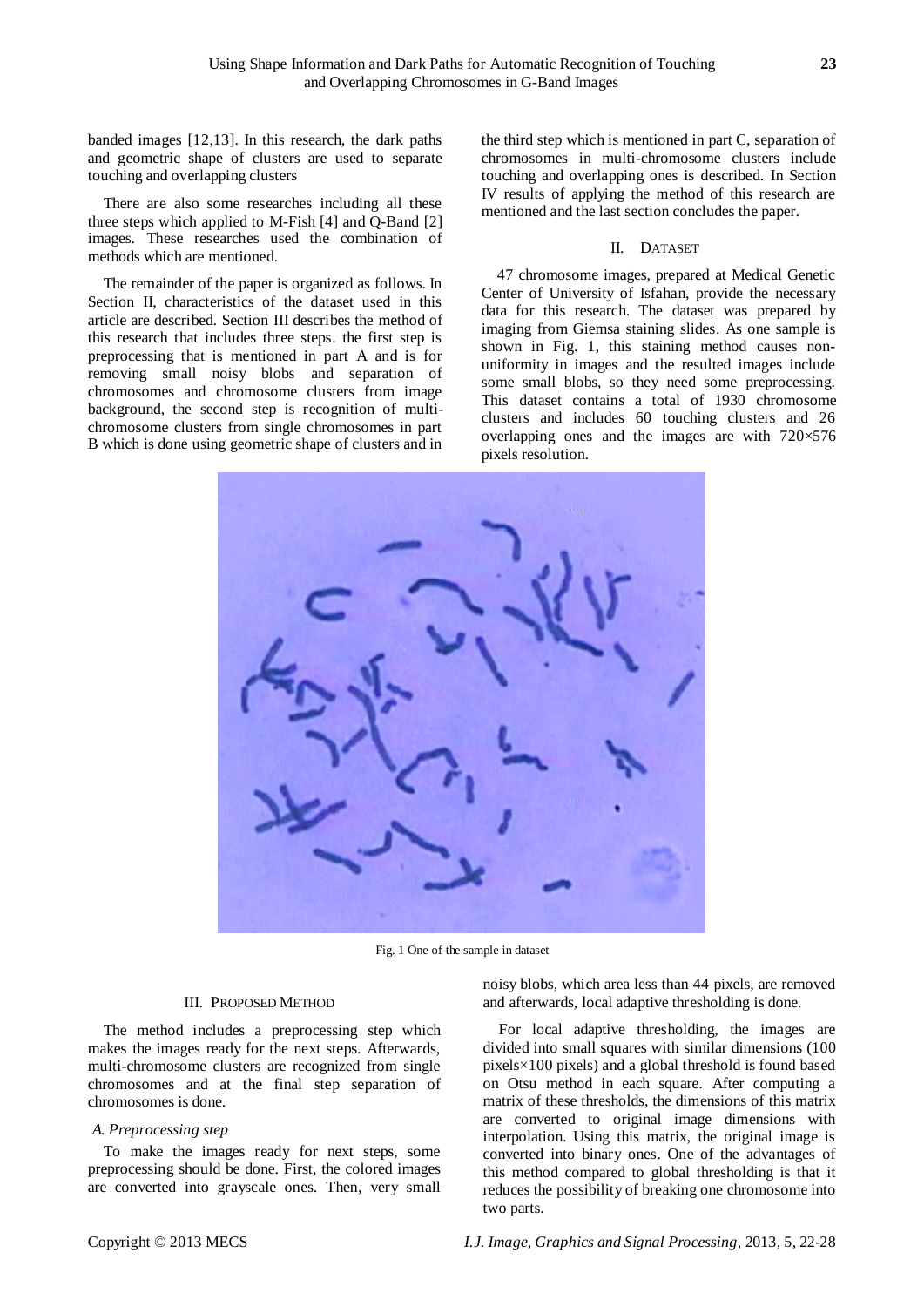Possible nuclei are then removed by a comparison between the whole surface of the image foreground and its division by the approximated number of chromosomes. In this research the approximated number of chromosomes is considered to be about 49 ones. A cluster with a surface more than approximated one is considered as a nucleus and is removed using morphological opening. Output of this stage is a binary image with clusters separated from the background.

## *B. Separation of single chromosomes and clusters of chromosomes*

In this stage, a geometric method is used to separate single chromosome and multi-chromosome as shown in Fig. 2. The Cross points (Xp), End points (Ep) and Cut points (Cp) are detected from boundary segment. In order to find single chromosomes, End points are specified. If there are two End points in a cluster, that cluster is considered as a single chromosome cluster, otherwise it is considered as a multi-chromosome one [4].



Fig. 2 Cluster landmarks (left) and boundary segments (right) [4]

In order to recognize the End points, first the skeleton of each cluster specified and then points on the boundary which had the most curvature and are the nearest points to the End points of skeleton are considered as End points of that clusters. In Fig. 3 the recognized End points in two clusters are shown.



Fig. 3 Endpoints of a single chromosome cluster (right) and a two chromosome cluster (left)

Result of applying this part of algorithm to the image of Fig. 1 is shown in Figs. 4 and 5. In Fig. 4, the result of automatic recognition of single chromosomes, and in Fig. 5 the result of automatic recognition of multichromosome clusters is shown.

The method of this research for recognition of single chromosomes from clusters with more than one chromosome is so simple, but it has some drawbacks. Fig. 6 shows some mistakes which are happened in this part of algorithm.



Fig. 4 Result of automatic recognition of single chromosomes

As it's shown in Fig. 6, the method could make two main mistakes: one of them happens when two chromosomes are lined after each other (right) that in this situation, the algorithm finds only two End points and the cluster is considered as a single chromosome. The other one is when a single chromosome is turned badly and produced End points (left) and the algorithm finds more than two End points and the single chromosome wrongly is considered as a cluster of more than one chromosome.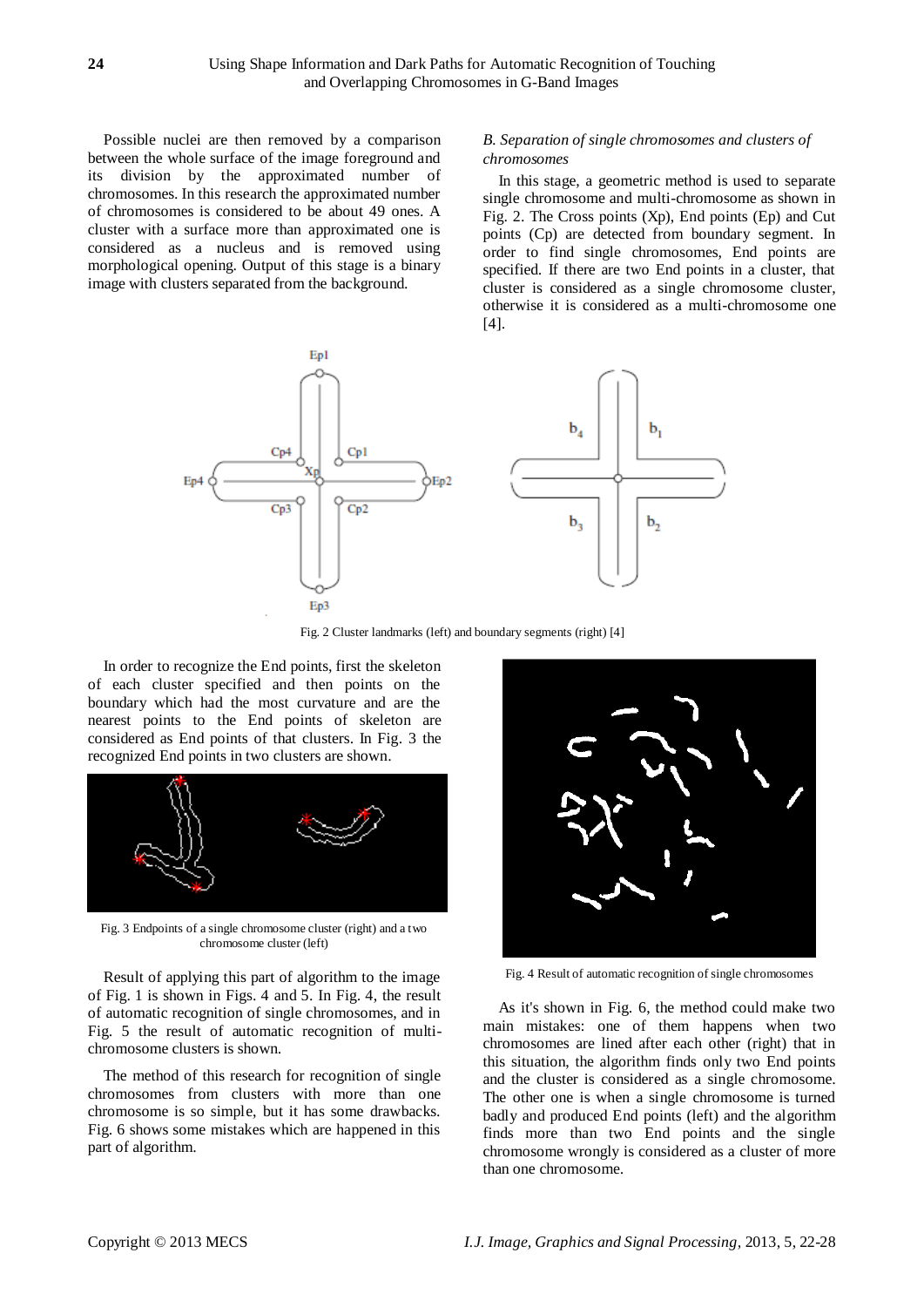

Fig. 5 Result of automatic recognition of multi-chromosome clusters



Fig. 6 Two mistakes in recognition of single chromosomes

# *C. Separation of touching and overlapping chromosomes*

In the previous step, single chromosomes are successfully recognized from clusters of touching and overlapping ones. Overlapping and touching chromosomes are considered as single connected parts. To analyze chromosomes and prepare karyotype image, these connected parts should be changed into single chromosome images. So the automatic separation of single chromosomes in multi-chromosome clusters is one of the processing steps.

In this research, the following methods are used. In the first method, each cluster investigated to find a path darker than the other parts of that cluster. Using the geometric shape of each cluster, the second method investigated all possible cuts and after all a decision function applied to the results of these two methods which chose the best output. Our proposed algorithm for separation of chromosomes in multi-chromosome clusters is shown in Fig. 7.

As our algorithm shows, first of all each cluster is investigated to find dark paths and after that it is investigated to find one of the specific geometric shapes and then the decision based on the results of these two sections is done.



Fig. 7 Algorithm of this research for separation of multi-chromosome clusters

To find the dark paths, a curve is fitted to the boundary of the cluster and the curvature of the boundary is computed using (1) [2].

$$
k(l) = \frac{\dot{x}(l)\ddot{y}(l) - \ddot{x}(l)\dot{y}(l)}{(\dot{x}(l)^{2} + \dot{y}(l)^{2})^{3/2}}
$$
(1)

Which  $[x(l), y(l)]$  is coordinate of a curve fitted to the chromosome boundary by using cubic smoothing spline,  $\dot{x}(l)$  and  $\ddot{x}(l)$  are the first and second derivative of  $x(l)$ , respectively.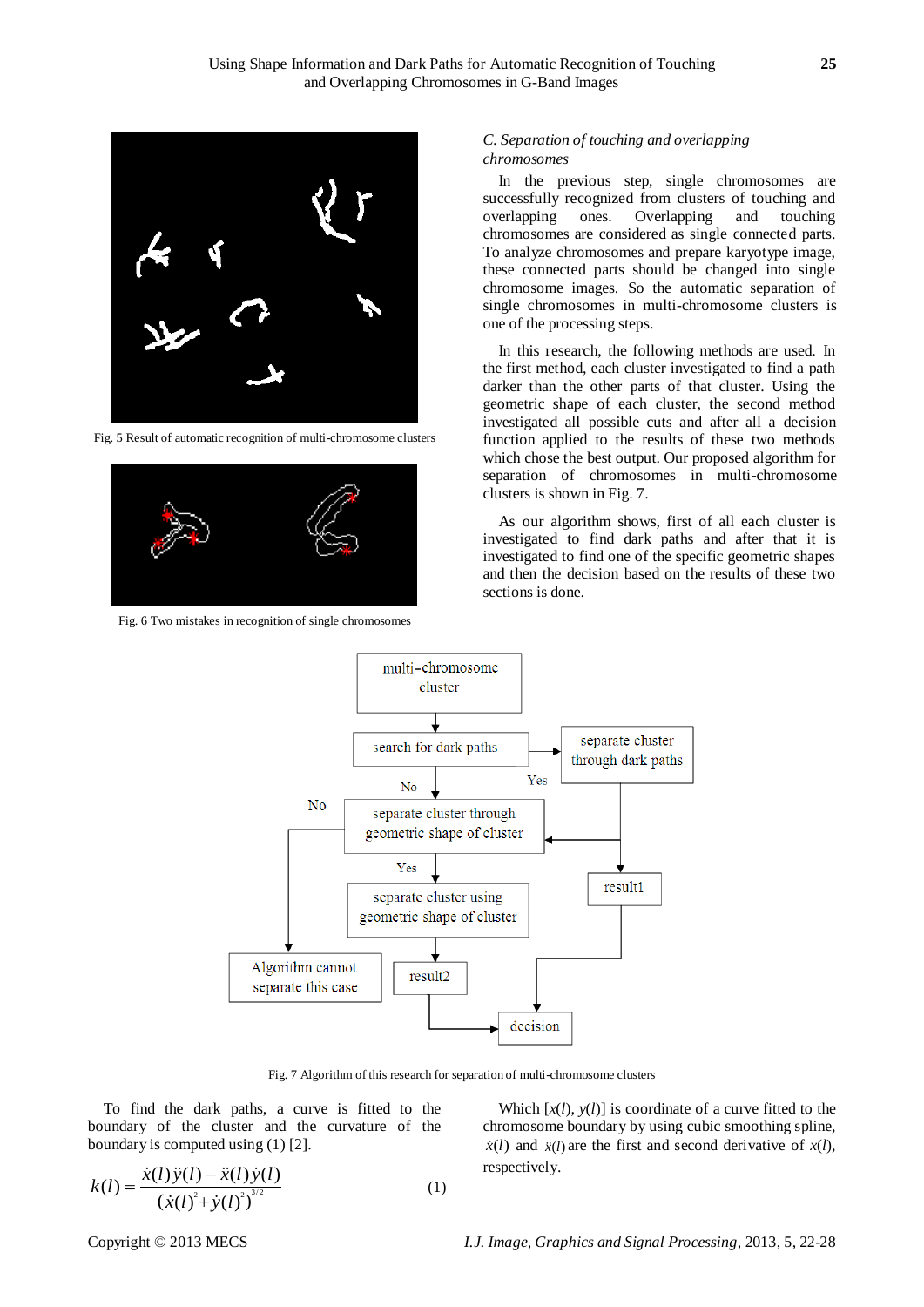Afterwards, points with curvature less than a particular value are considered as the candidate points for beginning the separation through the dark path. Choosing the first point is very important and it affected the rest of the algorithm, so for choosing the first point of the dark path, beginning points with curvature less than -0.3 should be used. If such points do not exist, the reduction of threshold continues until a dark path is found. Reduction of threshold could be continued until lower band of -0.15.

By using the first points of dark path, the first direction is considered the bisector of boundary near the first point and by searching that direction, the pixel with the lowest grey matter is considered as the next point. The next direction of the path is defined by connecting the latter two points and searching the pixel with the lowest grey matter. Until finding a point with specific distance from boundary of cluster with a low curvature amount, this task is continued [1]. Fig. 8 shows the result of separating touching chromosomes through the dark path for some samples.



Fig. 8 Separation of touching chromosomes through dark path

Fig. 9 shows two geometric shapes used in this research to separate overlapping chromosomes.



Fig. 9 Geometric shapes considered to separate overlapping clusters [4]

If three End points are found in the cluster, the right shape and if four the left one could be used. To separate single chromosomes by this method, other landmarks including cross points and cut points must be specified. Cross points are determined by finding branch points in the skeleton of each cluster. By knowing End points, the boundary of clusters is separated and in each part a Cut point related to Cross points is specified. Maximum number of Cut points related to each Xp, is set to 4 [4]. In Fig. 10, a cluster with 3 End points, the determined landmarks on it and also the result of separation are shown.



Fig. 10 A cluster with 3 end points and separation result

Each cluster with 3 End points has three possible ways for separation. These three possible ways for the cluster in Fig. 10 are shown in Fig. 11. The second way of separation which is shown in Fig. 11 is the best one and is chosen.



Fig. 11 Three possible ways for separation a cluster with 3 End points

Fig. 12 shows a cluster of two overlapping chromosomes by the landmarks determined on it and two single chromosomeswhich are separated by this method. Each cluster with four End points has two possible ways for separation and one of them that had the higher amount of criterion function is chosen.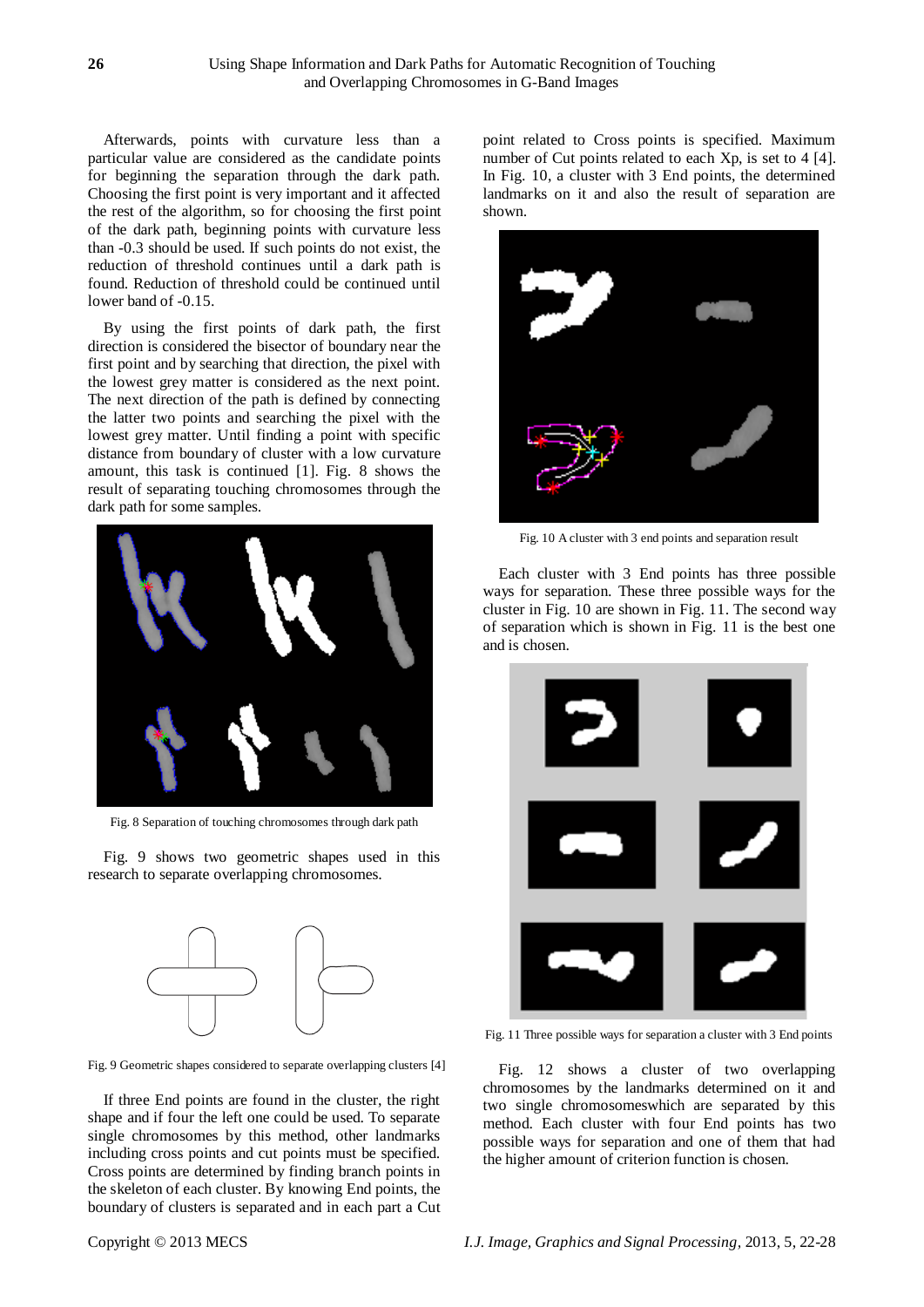

Fig. 12 A cluster by landmarks and two chromosomes separated

After this step if a cluster is separated in one or two different ways, the best separation is chosen by using a criterion function which investigates the similarity of separated chromosomes to single one.

In this research the criterion which is mentioned in (3) is used [2]. For using this criterion, first a single chromosome likelihood function, which is shown in (2), is used to evaluate the similarity of separated parts to single chromosomes.

$$
scl(c) = \begin{cases} 0 & \text{not a single chromosome} \\ 9 - \int k(l)dl & A_c < Thr_A \\ 10 - \int k(l)dl & \text{otherwise} \end{cases}
$$
 (2)

In  $(2)$ ,  $k(l)$  is the curvature of main axes of the cluster (as computed by  $(1)$ ),  $A_c$  is the area of the cluster, and *Thr<sup>A</sup>* is a threshold for the area that is considered 150 pixels which is selected by trial and error for our dataset.

The criterion function is shown in (3):

$$
\Delta(c_M) = \omega_1 \log(\frac{1}{N} \sum_{i=1}^{N} scl(c_i)) + \omega_2 M \tag{3}
$$

Where  $\omega_1 = 0.2$ ,  $\omega_2 = 0.8$ , *M* are the split numbers and *N* is the number of chromosomes. At the end, the separation with the highest amount of  $\Delta(c_M)$  is chosen as the best one [2].

## IV. RESULTS

The proposed algorithm used geometric shape of clusters to separate single chromosomes from multichromosome clusters, dark paths to separate touching chromosomes and geometric shapes of clusters to separate overlapping ones.

Results of applying the proposed algorithm to 47 chromosome image dataset which was prepared at Medical Genetic Center of University of Isfahan contains a total of 1930 chromosome clusters and includes 60 touching clusters and 26 overlapping ones are shown in Table 1.

TABLE.1 THE RESULTS OF THE PROPOSED ALGORITHM

| Type                          | Number | <b>Correct</b> |
|-------------------------------|--------|----------------|
| Single chromosome recognition | 1695   | 98.50%         |
| Overlap recognition           | 235    | 86.40%         |
| Overlap separation            | 26     | 67.0%          |
| Touching separation           | 60     | 70.0%          |

Using the proposed algorithm, clusters with more than one chromosome are recognized with the precision of 86.4% and separation of touching and overlapping chromosomes are done by the precision of 70% and 67% respectively. By using neural networks on the same dataset of Giemsa images, the result of 73% in recognition of clusters with more than one chromosome is obtained [5]. It shows that our proposed algorithm is more robust.

### V. CONCLUSION

This research proposed an automatic method for doing three steps in preparing karyotype images from Giemsa banding images. In this research, by using geometric shape of the clusters, recognition of single chromosomes from clusters with more than one chromosome is done, then each cluster is investigated to find the dark paths for touching one and two specific geometric shapes for overlapping ones, then separation of chromosomes through these two ways is done. After that, a criterion function decides which of the latter outputs are more similar to the single chromosomes and chooses the best one.

The advantage of using geometric shape is in its simplicity, but the proposed algorithm separates clusters only in one step and it could be developed to continue separation until it cannot separate clusters any more.

#### ACKNOWLEDGMENT

We would like to express our appreciation to Dr. Valian Borujeni, professor of genetic group in University of Isfahan for preparing the dataset and we would also like to thank the Medical Genetic Center of the University of Isfahan references.

#### **REFERENCES**

- [1] L. Ji, "Intelligent splitting in the chromosome domain", Pattern Recognition, Vol. 22, pp. 519-532, 1989.
- [2] E. Grisan, E. Poletti, and A. Ruggeri, "Automatic Segmentation and Disentangling of Chromosomes in Q-Band Prometaphase Images", IEEE Transactions on Information Technology in Biomedicine, Vol. 13, pp. 575-581, 2009.